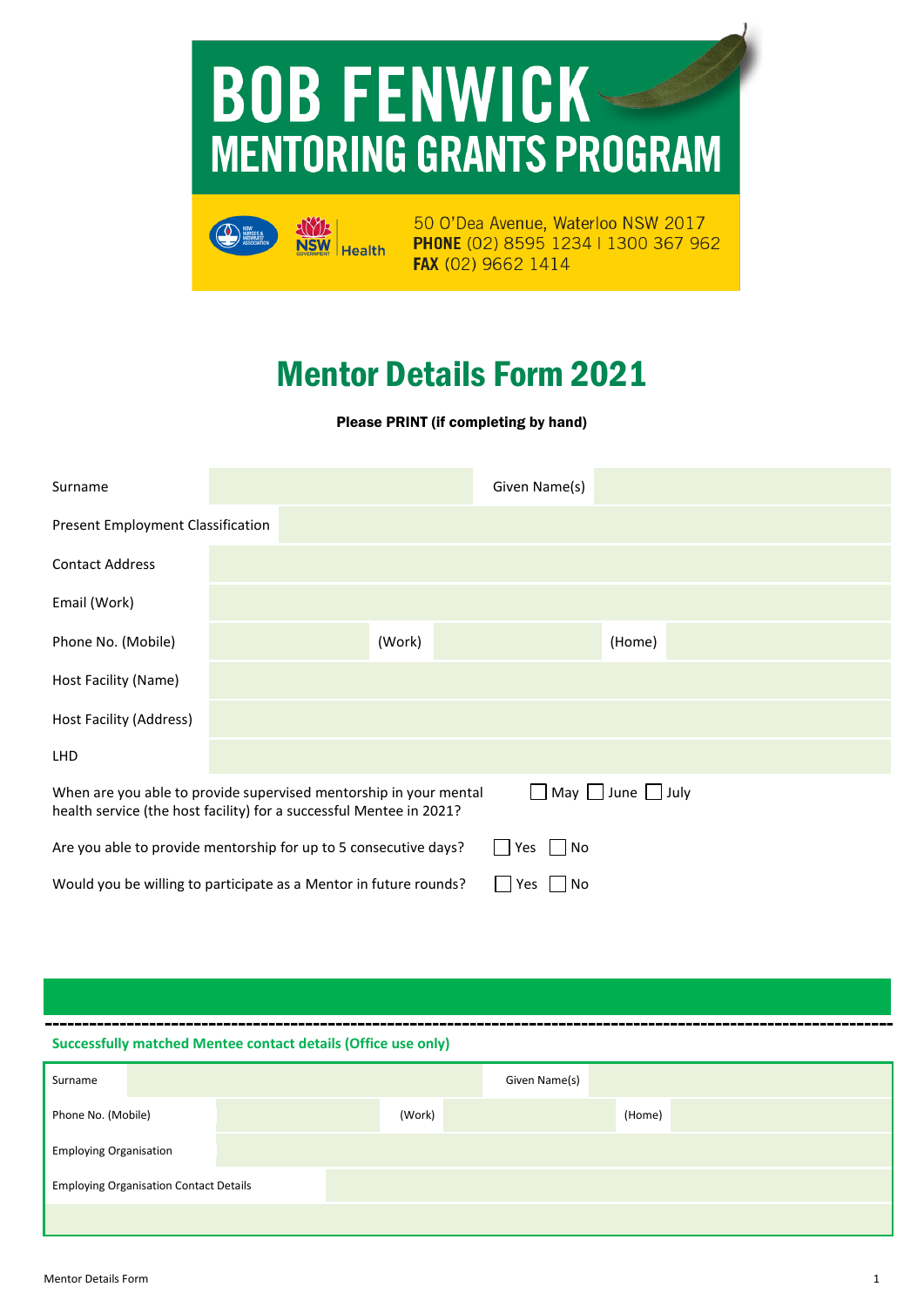

# Employer Contact Details **(Please ensure all fields marked with \* are completed):**

| *Manager (name)                                                  |              |                  |                                   |  |
|------------------------------------------------------------------|--------------|------------------|-----------------------------------|--|
| *Email                                                           |              |                  |                                   |  |
| Phone number                                                     |              |                  |                                   |  |
|                                                                  |              |                  |                                   |  |
| *Director of Nursing (name)                                      |              |                  |                                   |  |
| *Email                                                           |              |                  |                                   |  |
| Phone number                                                     |              |                  |                                   |  |
|                                                                  |              |                  |                                   |  |
| Director of Mental Health Service (name)                         |              |                  |                                   |  |
| Email                                                            |              |                  |                                   |  |
| Phone number                                                     |              |                  |                                   |  |
|                                                                  |              |                  |                                   |  |
| Location of Service (Please tick (v) relevant boxes to indicate) |              |                  |                                   |  |
| $\Box$ Metro                                                     | $\Box$ Rural | Remote           | Other<br>$\Box$                   |  |
|                                                                  |              |                  |                                   |  |
| Type of Service (Please tick (v) relevant boxes to indicate)     |              |                  |                                   |  |
| $\Box$ Inpatient                                                 | $\Box$ Acute | <b>Non-Acute</b> | Community                         |  |
| $\Box$ Adult                                                     | <b>CAMHS</b> | <b>SMHSOP</b>    | <b>Forensic</b><br>$\blacksquare$ |  |
| $\Box$ Other                                                     |              |                  |                                   |  |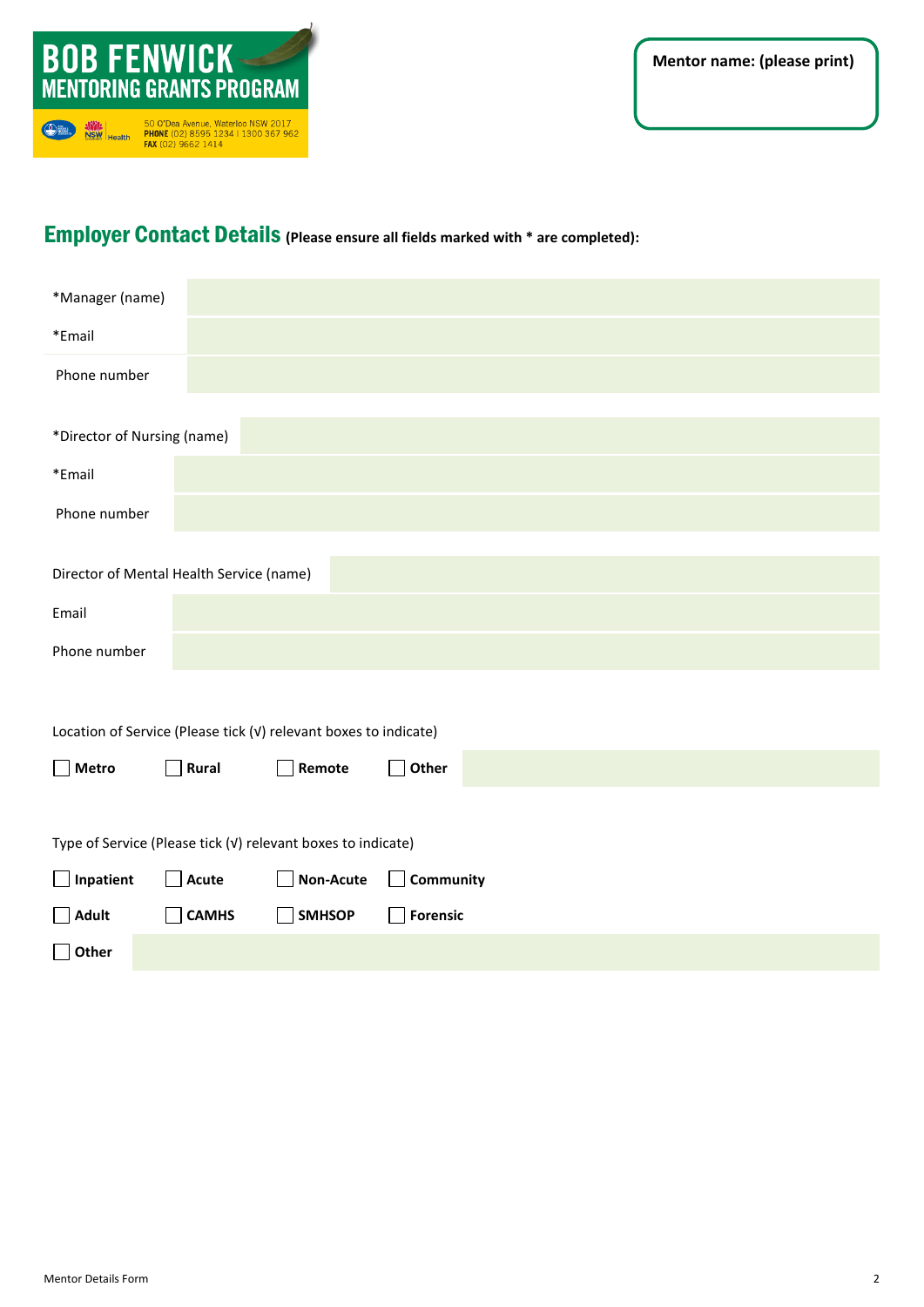

Briefly outline your qualifications, training and experience working as a mental health nurse/clinician: (250 words max)

As an experienced mental health nurse/clinician, which of your personal skills or areas of interest do you believe will most benefit a new and inexperienced mental health nurse? (250 words max)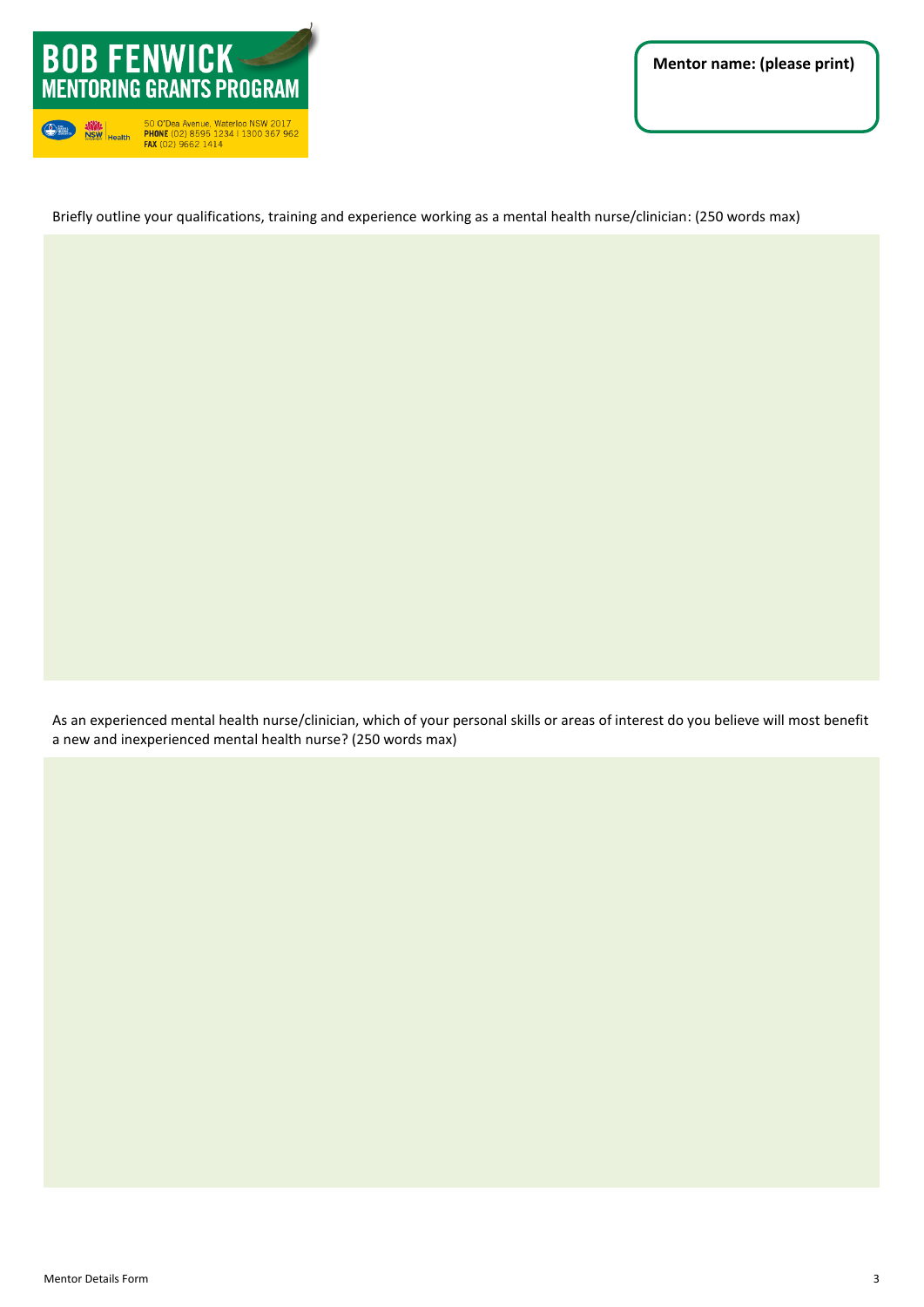

# Areas of experience

In what specific areas of mental health nursing practice can you offer experience to a mentee? (For example: Adult Inpatient – Community -- PECC – Forensic – SMHSOP – CAMHS – Rehab -- Other)

# Placement experience available through your mental health service

The table below is intended to help the process of matching Mentees to their Mentors.

Please complete the table below, briefly outlining the experiences that will be available to Mentees should they be placed at your mental health service.

Possible aspects or experiences include (but are not limited to):

| <b>ASPECT</b>                                                       | <b>ACTIVITIES</b> |
|---------------------------------------------------------------------|-------------------|
| <b>Documentation/Care Plans</b>                                     |                   |
| <b>De-escalation or Other Techniques</b>                            |                   |
| <b>Assessment (specify type)</b>                                    |                   |
| <b>Multi-disciplinary Interaction</b>                               |                   |
| <b>Mental Health Act (specify area/s)</b>                           |                   |
| <b>Seclusion Management</b>                                         |                   |
| <b>Communication (specify type)</b>                                 |                   |
| Specific Therapies e.g. DBT, CBT,<br><b>Family or Other Therapy</b> |                   |
| <b>Risk Assessment/Safety Plans</b>                                 |                   |
| Co-morbidity                                                        |                   |
| <b>Early Psychosis and/or</b><br><b>Management</b>                  |                   |
| <b>Aboriginal/Torres Strait Islander</b><br>mental health           |                   |
| Other                                                               |                   |
| Other                                                               |                   |
| Other                                                               |                   |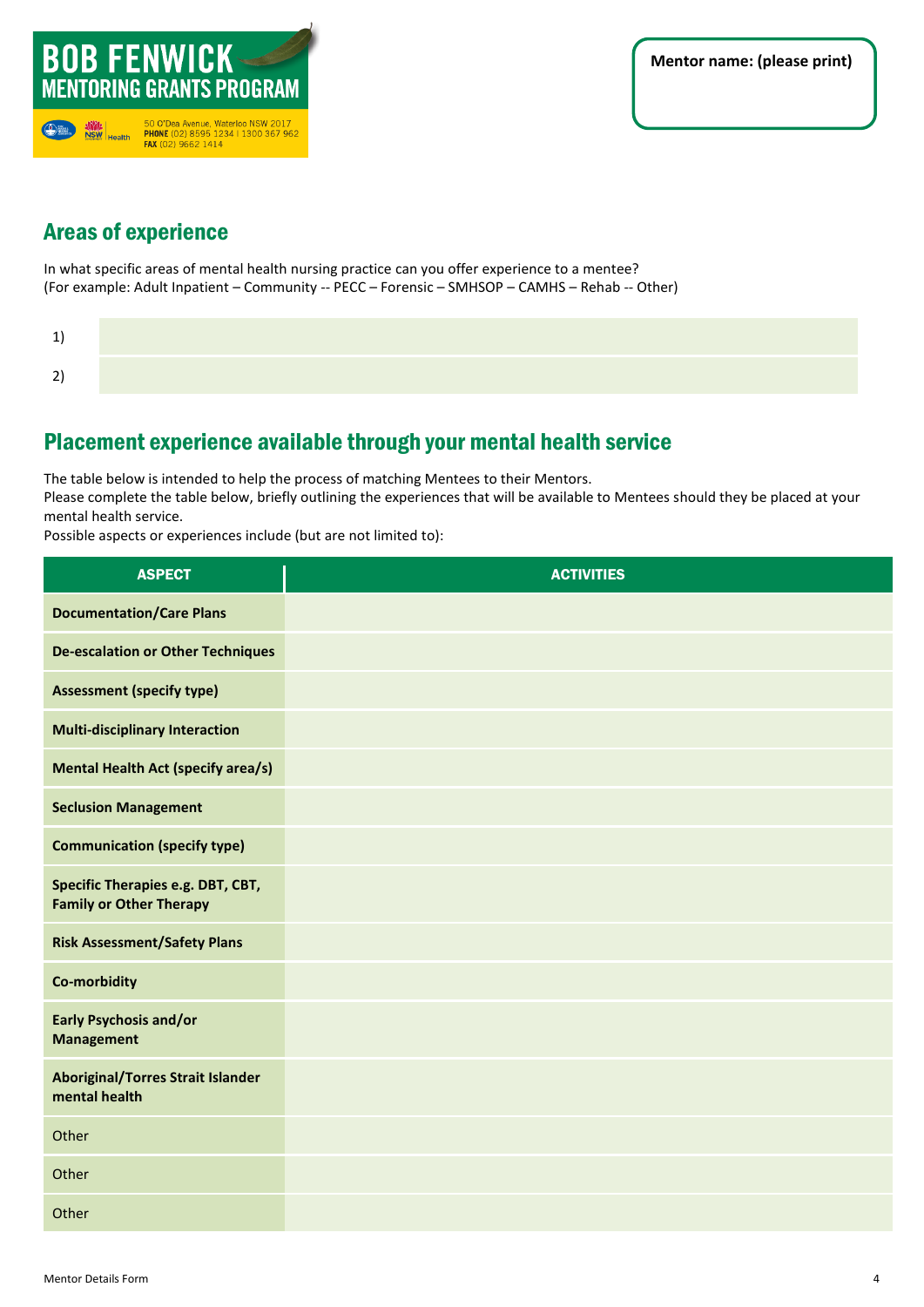

# Appendix 1 – MANAGER OR DIRECTOR'S ENDORSEMENT

This section should be completed by a Manager or Mental Health Director authorised to endorse the Mentor and the mental health service's participation in the Mentee placement.

In completing this section and signing it:

- ✓ I endorse the experienced clinician nominated below to participate as a Mentor in the Bob Fenwick Mentoring Grants Program.
- ✓ I agree to host the placement of a selected Mentee according to the Mentee Terms of Application (Appendix 3).
- $\checkmark$  I agree that in the event that the Mentor is unavailable for any length of time, a secondary senior nurse clinician will be made available to supervise the Mentee during their placement for this period.
- $\checkmark$  I agree for the placement to occur between May and July 2022.
- ✓ I agree to forward an invoice for expenses incurred up to \$500 (inclusive of GST) to the Program Manager to reimburse the LHD for out of pocket expenses.

| Name of Mentor                                        |      |  |
|-------------------------------------------------------|------|--|
| Organisation                                          |      |  |
| Manager/Director's Name                               |      |  |
| Manager/Director's Phone No. (Mobile)<br>(Work)       |      |  |
| Email                                                 |      |  |
| Manager/Director's Signature<br>(*signature required) | Date |  |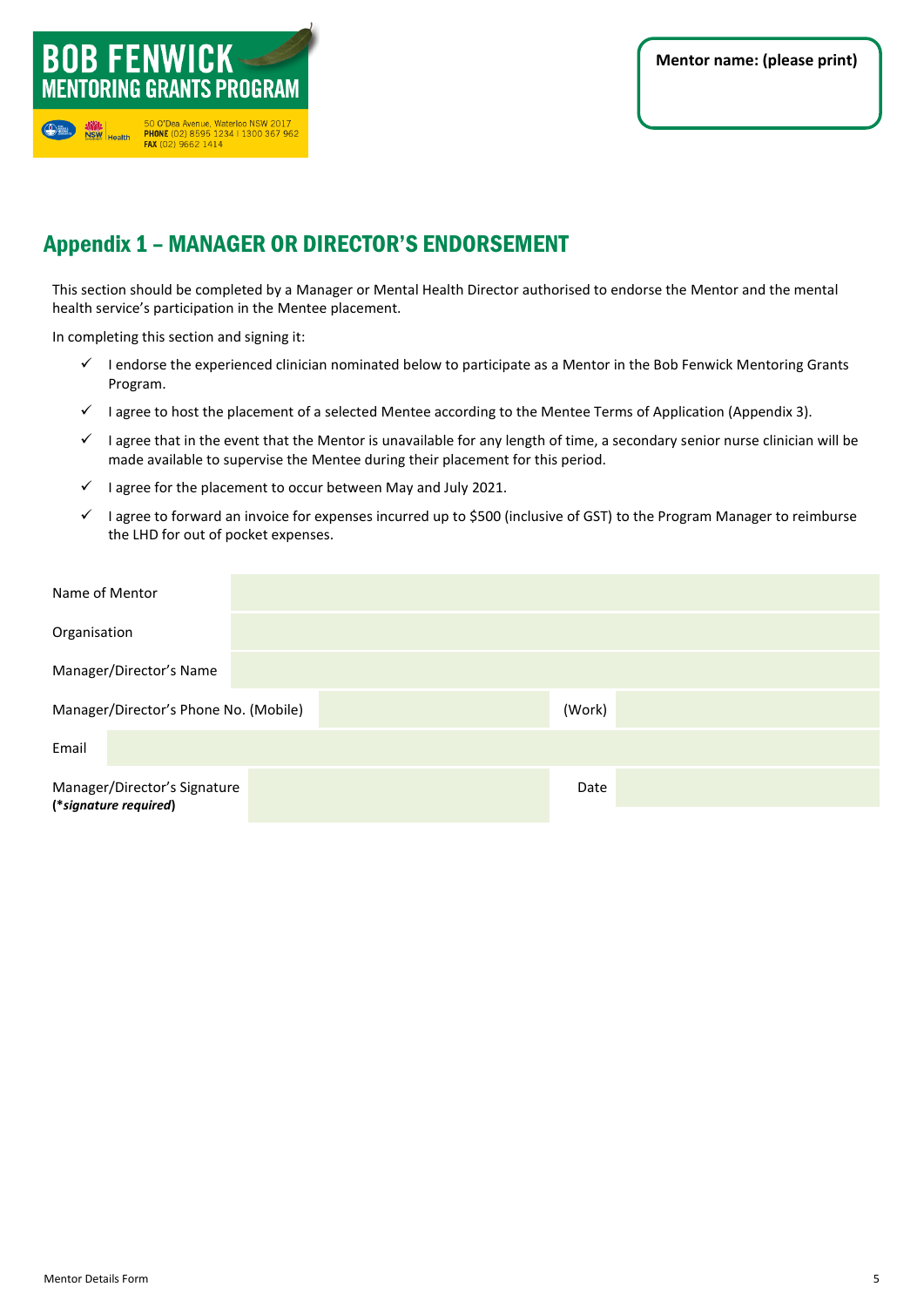

# Appendix 2 - MENTOR CONFIDENTIALITY AGREEMENT AND DECLARATION

(\**signatures required on page 7*)

| THIS AGREEMENT is made on the | day of | 20           |
|-------------------------------|--------|--------------|
|                               | by     |              |
| [Mentor Name (print)]         |        |              |
|                               | of     |              |
| [Mentor Address (print)]      |        | (The Mentor) |

# RECITALS

- (a) The Mentor may be engaged in activities related to their role as Mentor for the Bob Fenwick Mentoring Grants Program which may involve the disclosure to the Mentee of certain information which is Confidential Information.
- (b) The NSWNMA requires, and the Mentor agrees, that it is necessary to take all reasonable steps (including by executing this Agreement) to ensure that the Confidential Information is kept confidential.

# OPERATIVE PROVISIONS

### **1. DEFINITIONS AND INTERPRETATION**

In this Agreement, unless the contrary intention appears, 'Confidential Information' means:

- 1.1. the terms of this Agreement and its subject matter;
- 1.2. information that by its nature is confidential;
- 1.3. information that is designated by the NSWNMA as confidential;
- 1.4. information that the Mentor knows or ought to know is confidential;

but does not include information which:

1.5. is or becomes public knowledge other than by breach of this Agreement;

or any other confidentiality obligations:

1.6. required to be disclosed by statute or court order.

### **2. UNDERTAKINGS OF NON-DISCLOSURE**

- 2.1 The Mentor agrees to keep secret and confidential all Confidential Information.
- 2.2 The Mentor must not:
	- 2.2.1 copy, reproduce or directly or indirectly disclose, divulge or communicate any Confidential Information to any person other than for the purpose of mentoring the Mentee; or
	- 2.2.2 otherwise place any Confidential Information at the disposal of any person.
- 2.3 Without limiting, and in addition to, clauses 2.1 and 2.2, the Mentor must not make any announcement or statement, whether orally or in writing, that may reasonably be expected to become publicly available, or communicate with the media in relation to the Program.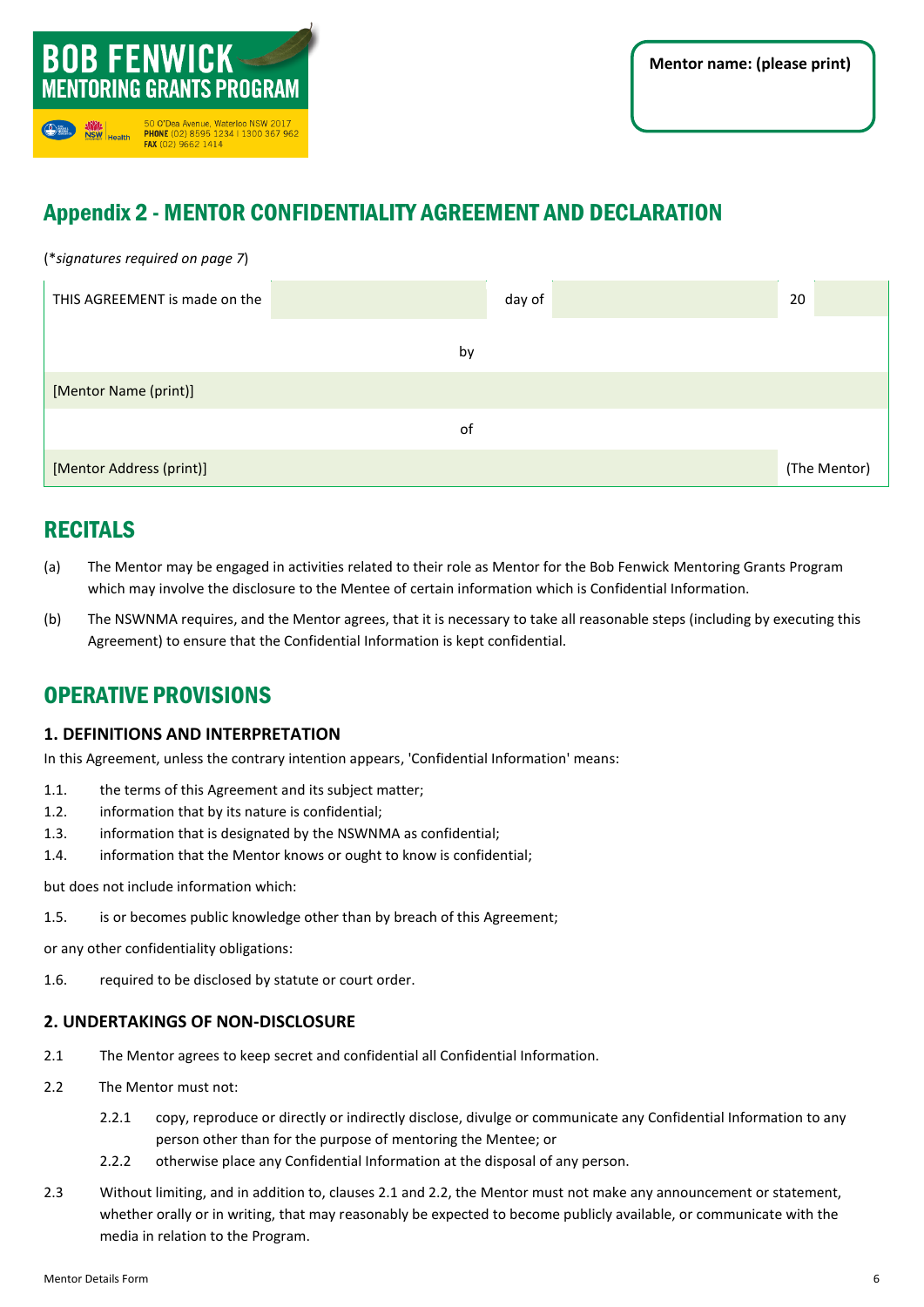

### **3. RESTRICTION ON USE**

- 3.1 The Mentor must not memorise, use, modify, reverse engineer or make copies, notes or records of the Confidential Information other than in the course of their role as Mentor and registered mental health nurse.
- 3.2 The Mentor must co-operate with the NSWNMA in any action the NSWNMA may take to protect the confidentiality of the Confidential Information.

### **4. INDEMNITY**

4.1 The Mentor indemnifies the NSWNMA against any claim, loss, liability or expense incurred by the NSWNMA, which is caused or contributed to by the Mentor's failure to comply with this Agreement.

### **5. APPLICANT DECLARATION** \*Note: *this section must be completed.*

I am fully aware of the terms of the Bob Fenwick Mentoring Grants Program and undertake if selected as a Mentor to: (Please tick (√))

- $\checkmark$  Abide by the rules of the grant.
- $\checkmark$  Develop a work plan in collaboration with the Mentee prior to the placement.
- ✓ Assist the Mentee with their reflective practice on each day's activities for their personal journal entry during placement.
- $\checkmark$  Participate in all initial and follow-up evaluations of the mentoring experience in the time frames required.
- $\checkmark$  Support the future promotion of the Program.

### Executed as an Agreement (\* signatures required)

| <b>SIGNED SEALED AND DELIVERED</b> |                         |  |  |  |
|------------------------------------|-------------------------|--|--|--|
| by the Mentor:                     |                         |  |  |  |
| (Print name of Mentor)             | (*Signature of Mentor)  |  |  |  |
| Date:                              |                         |  |  |  |
| in the presence of:                |                         |  |  |  |
| (Print name of Witness)            | (*Signature of Witness) |  |  |  |
| Date:                              |                         |  |  |  |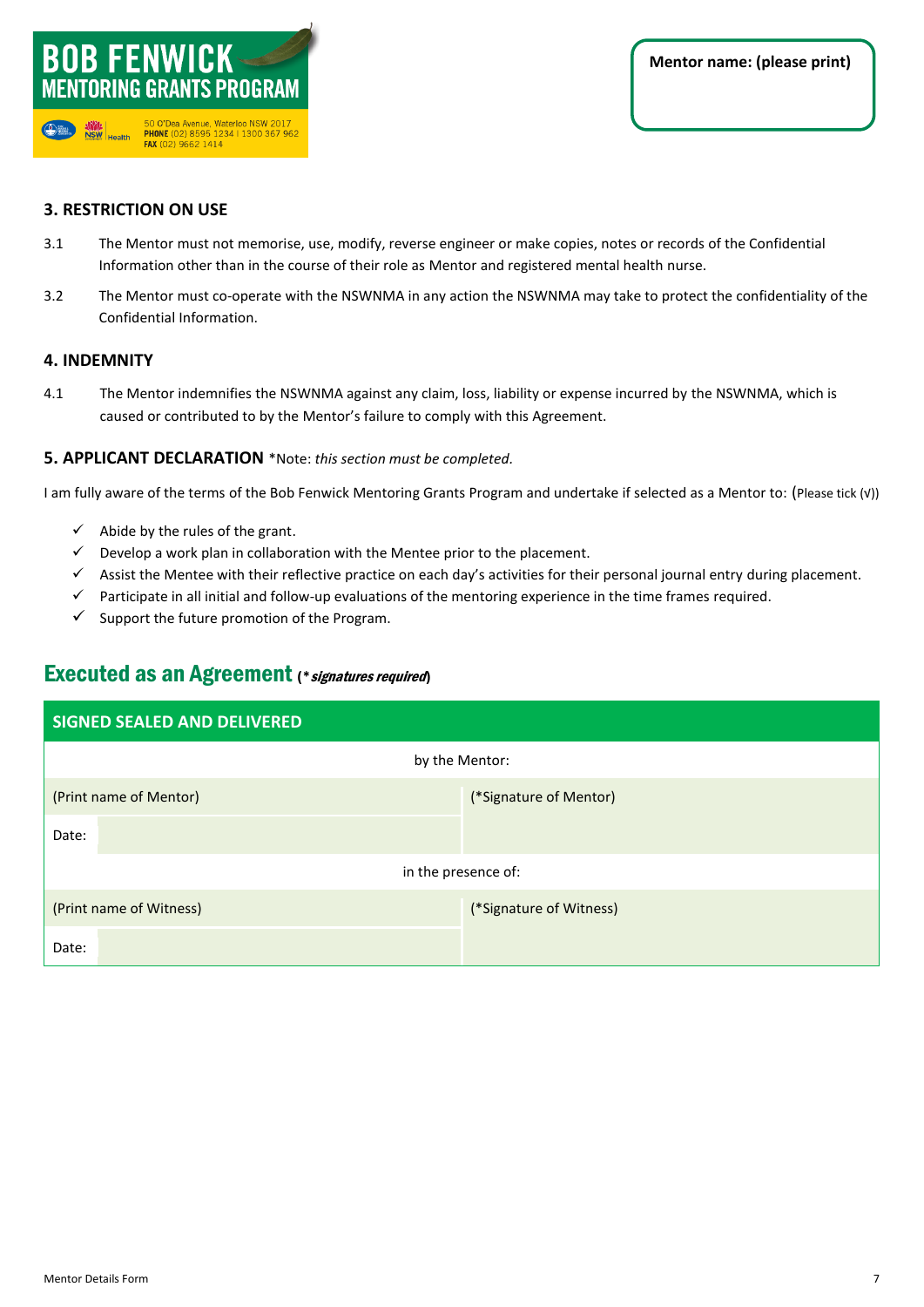

# Please return the completed Mentor Details Form to the Program Manager by Sunday 13 March 2022.

**To ensure your application is received promptly, please Scan and Email the completed Mentor Details Form to: [mhmgrant@nswnma.asn.au](mailto:mhmgrant@nswnma.asn.au)**

**Or Fax to: (02) 9662 1414**

**Or Post to: The Program Manager**

 **Bob Fenwick Mentoring Grants Program NSW Nurses and Midwives' Association 50 O'Dea Avenue Waterloo NSW 2017**

### **Definitions:**

*For the purposes of this Program:*

- *• 'Employing organisation' refers to the mentee's usual place of employment.*
- *• 'Host facility' refers to the organisation where the mentee is placed to undertake the mentoring experience.*

**-----------------------------------------------------------------------------------------------------------------------------------------------------------------------------**

#### **Note:**

Thank you for providing this information. We appreciate your time and interest in supporting inexperienced mental health nurses who are seeking to achieve their professional and employment goals for the betterment of mental health services in NSW.

**-----------------------------------------------------------------------------------------------------------------------------------------------------------------------------**

during November 2020. Successful applicants will be contacted and formally announced as Mentees following the matching process. Placements are expected to be undertaken between May and July 2022. Mentee applications are open until 13 March 2022. The matching process will be undertaken by the Program Steering Committee

Following submission of the Mentor Details Forms, all potential Mentors will be contacted to discuss placements and the proposed arrangements in more detail once matching with the Mentees has been finalised.

Please note that the Program will accommodate up to 20 Mentee placements for up to 5 consecutive days. A significant number of experienced mental health nurses have expressed interest or have been nominated to be Mentors. The matching process will determine Mentors whose services are best able to provide a close match to the experiences sought by Mentees and will aim to equitably distribute Mentees across NSW to lessen the burden on services and build capacity of Mentors. We hope also to be able to place excess Mentors on a standby list to ensure all Mentees can be placed should placement availability change.

If you are experiencing any difficulties with completing the application or any part thereof, please contact the Program Team prior to the closing date, Sunday 13 Mach 2022.

Phone: Metro: (02) 8595 1234 Rural: 1300 367 962



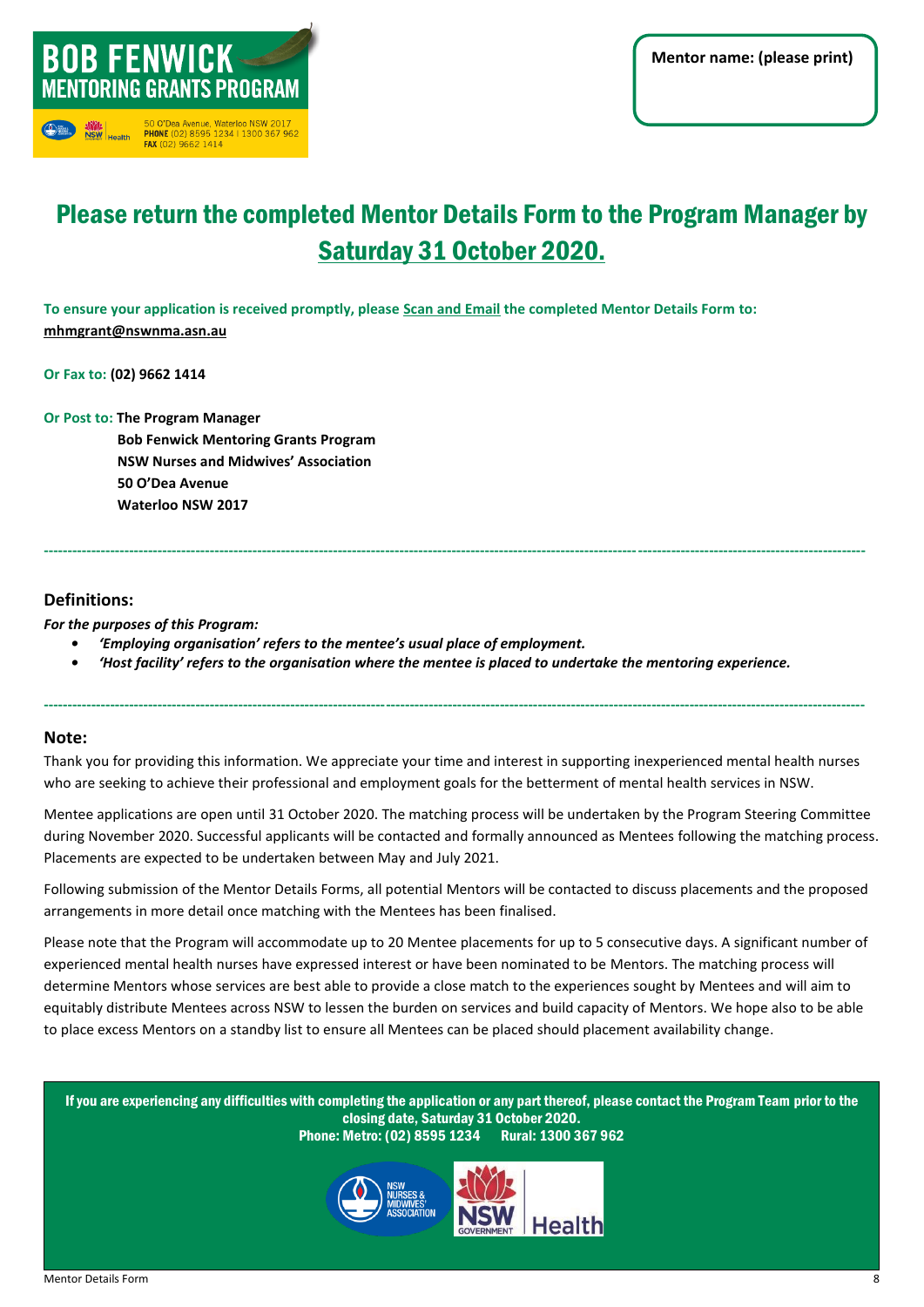

# **MENTORING GRANTS PROGRAM** 50 O'Dea Avenue, Waterloo NSW 2017<br>**PHONE** (02) 8595 1234 | 1300 367 962<br>**FAX** (02) 9662 1414 NSW Health

**BOB FENWICK** 

# Appendix 3 -TERMS OF APPLICATION

Please refer to the accompanying Program Information Fact Sheet for a summary of the proposed mentoring arrangements.

- a) The Bob Fenwick Mentoring Grants Program is committed to equity and access principles and strives to ensure that the opportunity to apply for a grant is offered to anyone who is eligible and has demonstrated a need for professional development.
- b) Successful applicants will be required to sign a confidentiality statement, abide by their relevant professional code of conduct, EEO and WHS responsibilities and all relevant NSW Ministry of Health policies and procedures which apply in their employing organisation.
- c) Applicants will remain employees of their employing organisation and will maintain continuity and terms and conditions of employment during the placement. Sick leave or other leave taken during the placement will be covered and paid under that Mentee's entitlements with their employing organisation. Where sick leave is paid, the daily per diem rate supplied to the Mentee may be required to be reimbursed to the Program.
- d) Mentees will be required to develop a documented work plan in consultation with their Mentor prior to placement, keep a reflective journal during placement and must complete the baseline, end of placement and 2 month follow-up survey evaluation of their experiences in the time frames stipulated by the Program Manager.
- e) Mentees will be required to keep a reflective journal and must participate in a baseline, end of placement and follow up evaluation of their experiences and to develop a documented work plan in consultation with their Mentor.
- f) Mentees must submit a 500 word written report or presentation outline to the Program Manager within 2 weeks of completion of the placement (refer 'End of Placement Written Report' (t), Page 10).
- g) Meeting eligibility does not automatically mean entitlement to a grant or a request for a specific specialty placement. All grant applications will be assessed as part of a competitive merit selection process. The circumstances that will be considered by the Steering Committee include (but are not limited to):
	- Is the applicant a nurse working in a public mental health service in NSW?
	- How long has the applicant worked in Mental Health (depending on application numbers, priority may be weighted to those with less than 2 years' experience)?
	- Location of service (depending on application numbers, priority may be weighted to those in rural and remote locations as defined be the Rural, Remote and Metropolitan Areas (RRMA) Classification.
	- If the applicant is a person from a culturally and linguistically diverse background or an Aboriginal or Torres Strait Islander.
	- Ability to undertake placement between May and July 2022.
	- The applicant's work experience, the need for the mentoring experience as a new worker, how the experience will contribute to the applicant's career goals and to the mental health service.
	- The applicant's demands of the work role or any other demonstrated need.
- h) Grants cannot be deferred. If a successful applicant cannot take up a grant that has been offered, then the grant to that applicant will be cancelled.
- i) If an offer is not taken up by a successful applicant, it will be offered to the next ranking applicant who was not initially successful.
- j) Successful applicants will be asked to confirm their acceptance in writing with endorsement from their usual Manager within 14 days of notification.
- k) Applicants who are not successful can re-apply for a grant if available in the future, as can applicants who have declined an offer.
- I) If an offer is accepted and taken up (fully or partially), the applicant will not be eligible to apply in future grant rounds.
- m) The placement period will be considered as study leave and the Mentee will not be automatically entitled to shift/weekend/public holiday penalty allowances during the placement (unless negotiated by the Mentee with their Manager prior to commencement).
- n) Mentors and their Mangers will be notified of the mentee matched to their service and contact details provided.
- o) Successful Mentee applicants must initiate communication and commence negotiation of mutually agreeable placement dates, times, etc. with their respective Mentor as soon as they receive written notification of their successful application. Failure to initiate contact by the mentee within 1 week of written notification may result in withdrawal of the grant.